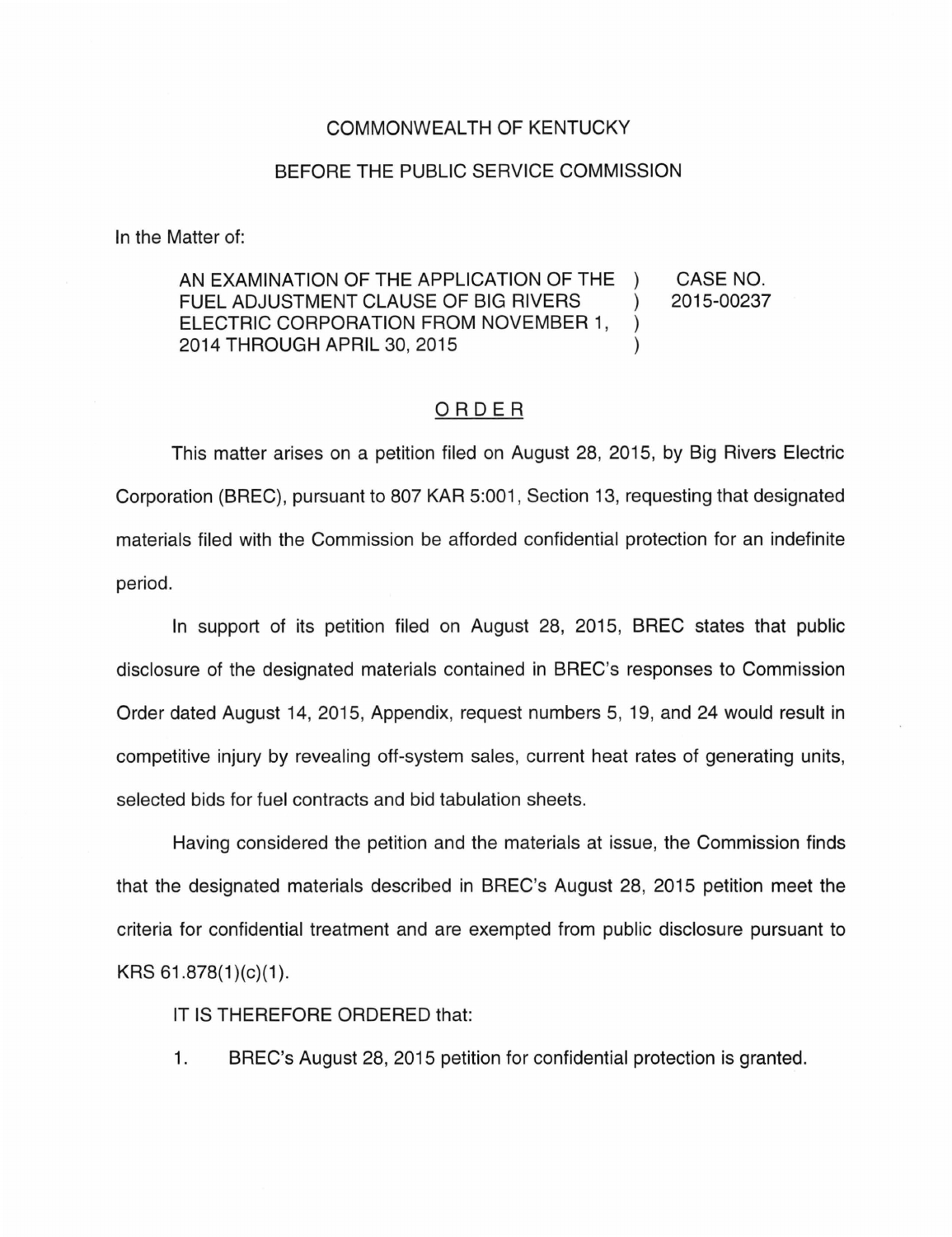2. The designated materials shall not be placed in the public record or made available for public inspection for an indefinite period, or until further Orders of this Commission.

3. Use of the designated materials in any Commission proceeding shall be in compliance with 807 KAR 5:001, Section 13(9).

4. BREC shall inform the Commission if the designated materials become publicly available or no longer qualify for confidential treatment.

5. If a non-party to this proceeding requests to inspect the designated materials granted confidential treatment by this Order and the period during which the materials have been granted confidential treatment has not expired, BREC shall have 30 days from receipt of written notice of the request to demonstrate that the materials still fall within the exclusions from disclosure requirements established in KRS 61.878. If BREC is unable to make such demonstration, the requested materials shall be made available for inspection. Otherwise, the Commission shall deny the request for inspection.

6. The Commission shall not make the designated materials available for inspection for 30 days following an Order finding that the materials no longer qualify for confidential treatment in order to allow BREC to seek a remedy afforded by law.

-2- Case No. 2015-00237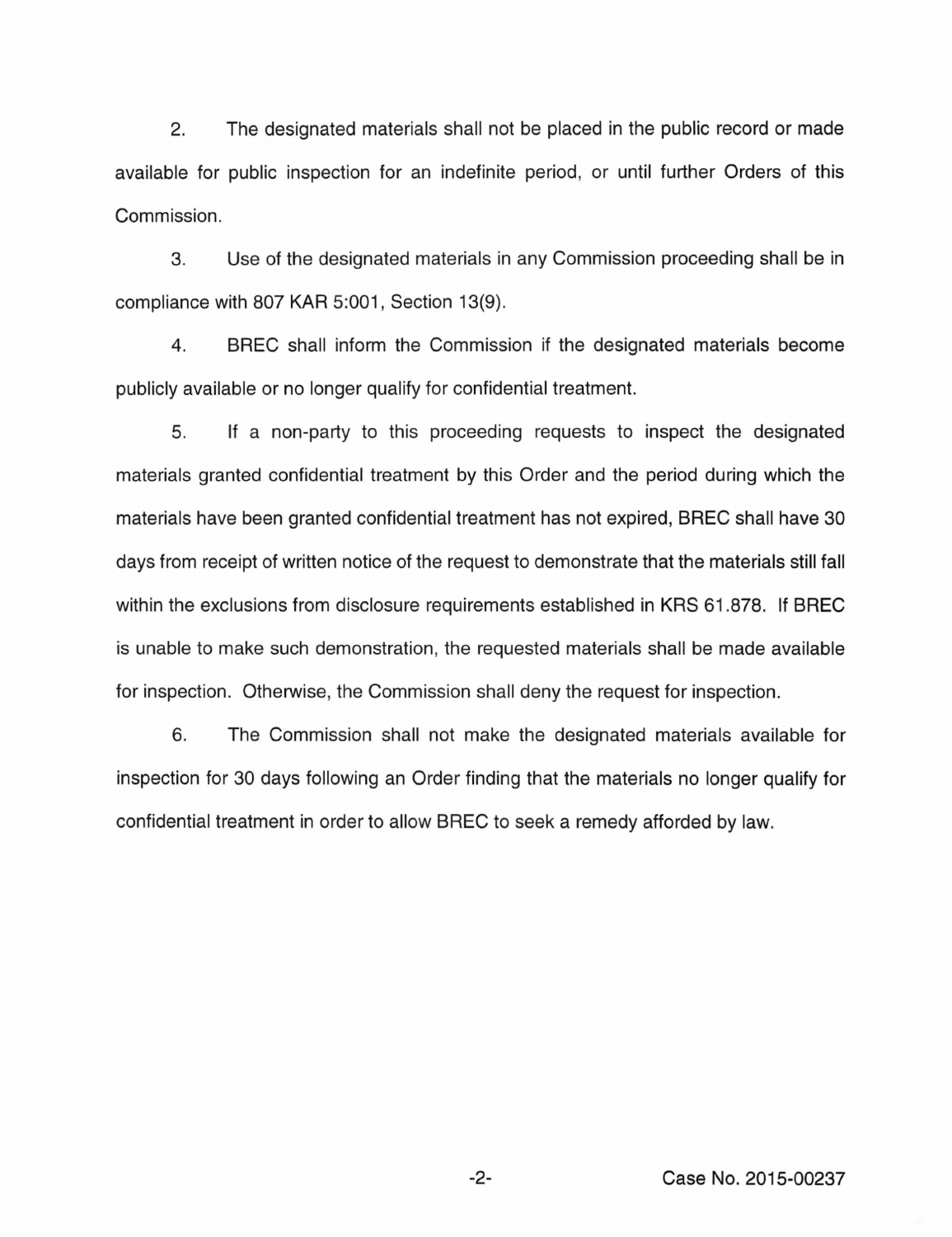By the Commission

| <b>ENTERED</b>                               |
|----------------------------------------------|
| APR 17 2019                                  |
| <b>KENTUCKY PUBLIC</b><br>SERVICE COMMISSION |

**ATTEST** TOR Executive Director  $\mathcal{M}$ 

Case No. 2015-00237